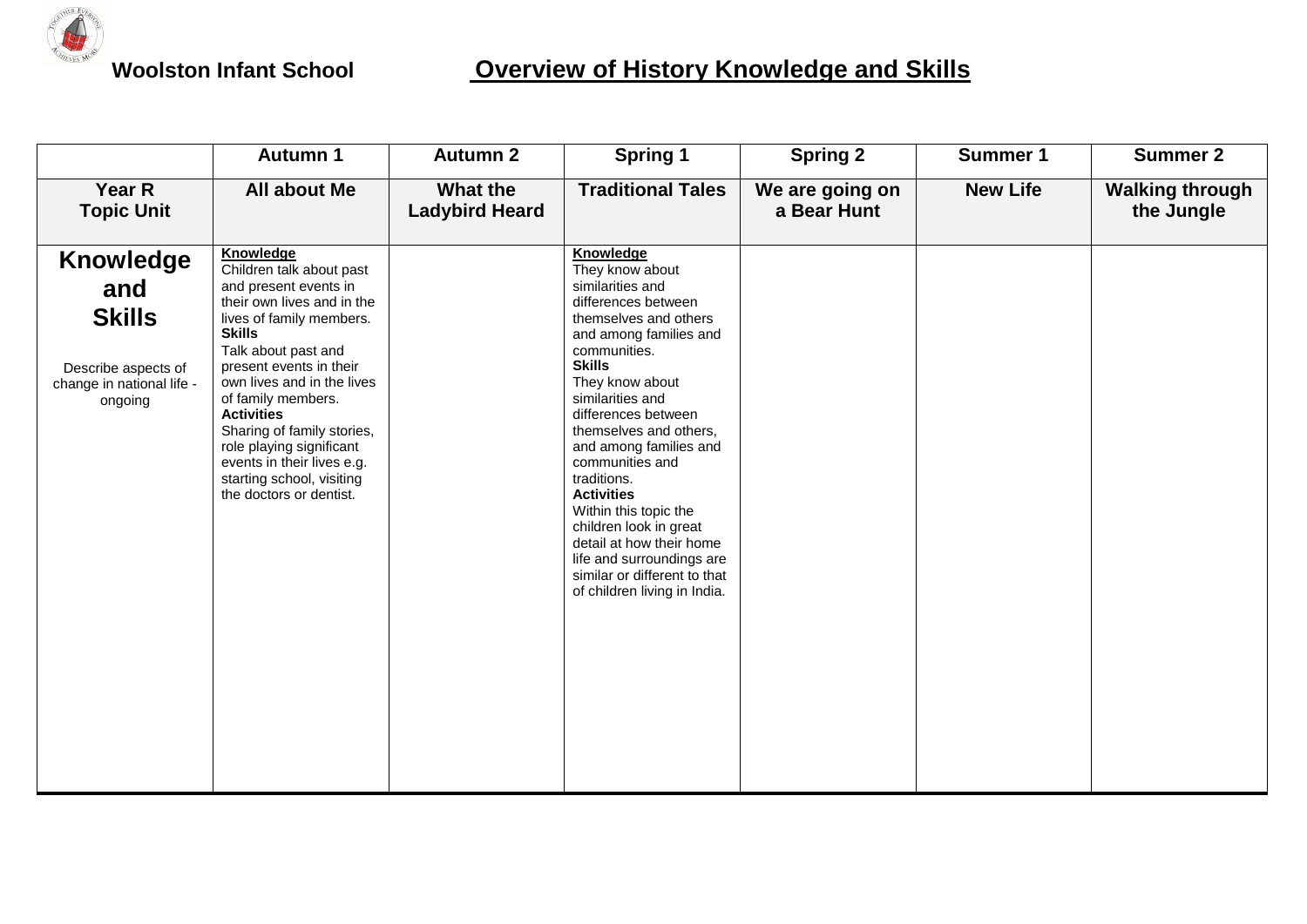

## **Woolston Infant School Overview of History Knowledge and Skills**

|                                                                                                                                                                                                                  | <b>Autumn 1</b>                                                                                                                                                                                                                                                                                                                                                                                                                                                                                 | <b>Autumn 2</b>                                                                                                                                                                                                                                                                                                                                                                                                                                                                      | <b>Spring 1</b>                       | <b>Spring 2</b>                                                                                                                                                                                                                                                                                                                                                                                                                                                                                                                                                                                                                                                                                                                                                                                                                                                                                                                                                                                                    | <b>Summer 1</b>    | <b>Summer 2</b>         |
|------------------------------------------------------------------------------------------------------------------------------------------------------------------------------------------------------------------|-------------------------------------------------------------------------------------------------------------------------------------------------------------------------------------------------------------------------------------------------------------------------------------------------------------------------------------------------------------------------------------------------------------------------------------------------------------------------------------------------|--------------------------------------------------------------------------------------------------------------------------------------------------------------------------------------------------------------------------------------------------------------------------------------------------------------------------------------------------------------------------------------------------------------------------------------------------------------------------------------|---------------------------------------|--------------------------------------------------------------------------------------------------------------------------------------------------------------------------------------------------------------------------------------------------------------------------------------------------------------------------------------------------------------------------------------------------------------------------------------------------------------------------------------------------------------------------------------------------------------------------------------------------------------------------------------------------------------------------------------------------------------------------------------------------------------------------------------------------------------------------------------------------------------------------------------------------------------------------------------------------------------------------------------------------------------------|--------------------|-------------------------|
| Year 1<br><b>Topic Unit</b>                                                                                                                                                                                      | <b>Funny Bones</b>                                                                                                                                                                                                                                                                                                                                                                                                                                                                              | <b>Man on the Moon</b>                                                                                                                                                                                                                                                                                                                                                                                                                                                               | <b>Fabulous Fairy</b><br><b>Tales</b> | <b>The Victorians</b>                                                                                                                                                                                                                                                                                                                                                                                                                                                                                                                                                                                                                                                                                                                                                                                                                                                                                                                                                                                              | <b>A Tiny Seed</b> | <b>Sailing the Seas</b> |
| Knowledge<br>and<br><b>Skills</b><br>To use common words<br>and phrases related to<br>the passing of time.<br>(Continuous<br>throughout the year)<br>Describe aspects of<br>change in national life -<br>ongoing | <b>Knowledge</b><br>Changes within living<br>memory. Where<br>appropriate, these should<br>be used to reveal<br>aspects of change in<br>national life.<br><b>Skills</b><br>Place known events and<br>objects in chronological<br>order.<br>Sequence events and<br>recount changes within<br>living memory.<br><b>Activities</b><br>Looking in depth at how<br>they change ie- baby to<br>adult. Children using real<br>photos and pictures to<br>sequence their changes<br>within natural life. | Knowledge<br>Children will be taught<br>about the lives of<br>significant individuals in<br>the past who have<br>contributed to national<br>and international<br>achievements.<br><b>Skills</b><br>Find answers to some<br>simple questions about<br>the past from using<br>simple sources of<br>information. Talk, draw or<br>write about aspects of<br>the past.<br><b>Activities</b><br>This will entail an in-<br>depth look at Neil<br>Armstrong's life and his<br>achievements |                                       | Knowledge<br>Children will be taught about<br>events beyond their memory<br>that are significant nationally<br>or globally.<br>Children will be taught about<br>the lives of significant<br>individuals in the past who<br>have contributed to national<br>and international<br>achievements.<br>Significant historical places<br>in their own locally.<br><b>Skills</b><br>Identify some similarities and<br>differences between ways of<br>life in different periods.<br>Talk, draw or write about<br>aspects of the past.<br>Describe some similarities<br>and differences between<br>artefacts.<br>Sort artefacts from 'then'<br>and 'now'.<br><b>Activities</b><br>Looking at historical<br>artefacts, a visit to Manor<br>Farm to experience first-<br>hand 'a day as a Victorian<br>child.' An in-depth look at in-<br>depth look at Queen<br>Victoria's life and her<br>achievements.<br>Children will compare<br>Southampton from the<br>Victorian period to<br>Southampton today and<br>discuss changes. |                    |                         |